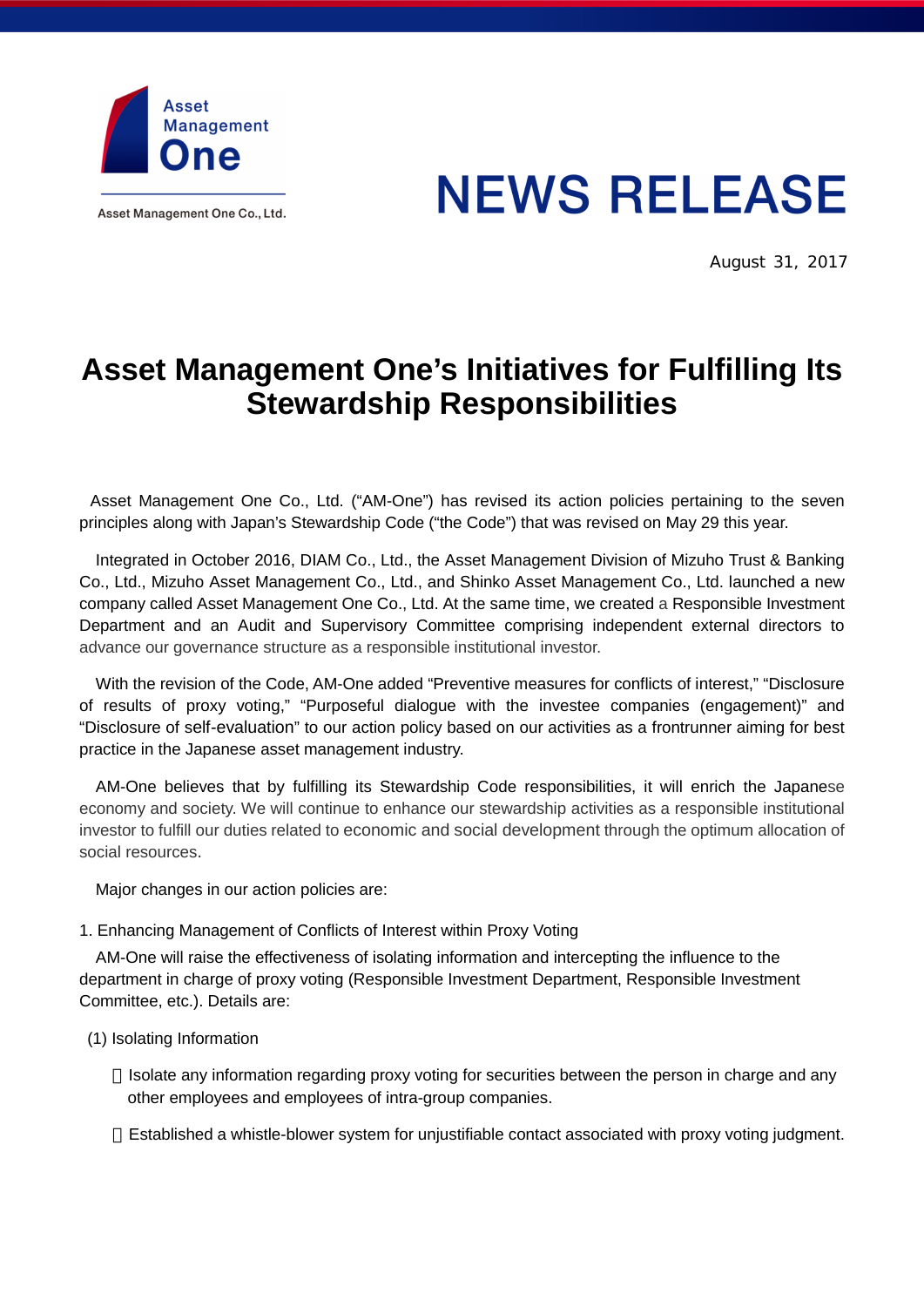Enhance the post-monitoring framework (auditing e-mails, etc.) and verification for the appropriateness of the result of proxy voting.

(2) Restrictions on Personnel Transfers

Restrict the transfer of personnel who worked in the department/team in charge of corporate marketing within the group in the past five years to the department in charge of proxy voting.

(3) Enhancement of Proxy Voting Structure <Establishment of Proxy Voting Advisory Council>

We have established the Proxy Voting Advisory Council in which more than half of the members are independent external directors as an advisory council for the Responsible Investment Committee. We ask a third party company for advice based on our guideline regarding matters of our shareholders and their group companies in terms of managing conflicts of interest. The Responsible Investment Committee will deliberate and exercise the proxy voting appropriately based on the advisory council's opinion. We also have a monitoring framework by reporting the result to the Executive Management Committee and the Audit and Supervisory Committee.

| Name of<br>Committee        | Responsible Investment Committee                                                                                                                                                                                                                                                                                                                                                | <b>Proxy Voting Advisory Council</b>                                                                                                                                  |
|-----------------------------|---------------------------------------------------------------------------------------------------------------------------------------------------------------------------------------------------------------------------------------------------------------------------------------------------------------------------------------------------------------------------------|-----------------------------------------------------------------------------------------------------------------------------------------------------------------------|
| Function                    | <b>Established as Business Policy Committee</b>                                                                                                                                                                                                                                                                                                                                 | Established as advisory council for<br>Responsible Investment Committee                                                                                               |
| <b>Roles</b>                | Discuss stewardship activities in general                                                                                                                                                                                                                                                                                                                                       | From an external point of view, express<br>opinions regarding matters of our<br>shareholders and their group companies in<br>terms of managing conflicts of interest. |
| Committee<br><b>Members</b> | Chair: Head of Investment Management<br><b>Division</b><br>Commissioner: Deputy Head of Investment<br>Management Division, Head of Risk<br>Management Division and Deputy Head of<br><b>Risk Management Division</b><br>Observer: Member of Audit and<br>Supervisory Committee <including<br>Independent External Directors&gt;, Internal<br/><b>Audit Group</b></including<br> | Chair: Head of Risk Management Division<br>Members: Three Independent External<br>Directors and Deputy Head of Risk<br><b>Management Division</b>                     |

<Outline of Responsible Investment Committee and Proxy Voting Advisory Council>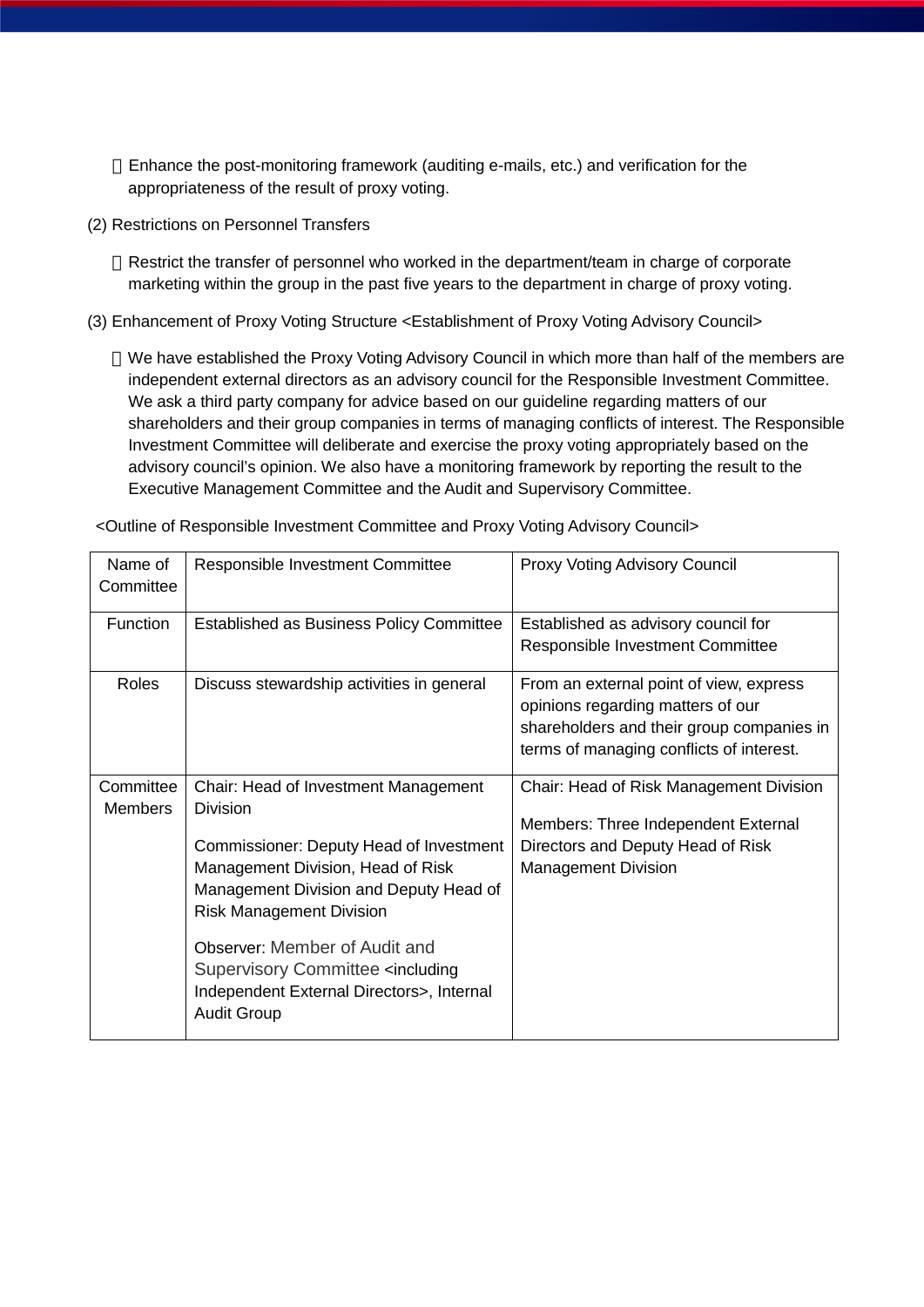#### <New Framework Chart>



- 2. Measures for Stewardship Activities
- (1) Disclosure of proxy voting results

We will disclose our proxy voting results on a quarterly basis on our website by agenda items (for instance, the appropriation of retained earnings and the appointment of directors and auditors) and by each proposal made by investee companies.

(2) Engagement

AM-One will seek to build mutual understanding with the investee companies through engagement activities designed to bolster corporate value and capital efficiency and achieve sustainable growth over the medium to long terms. If there is a possibility that the value of the company may be damaged, we will work on further dialogue with the company to resolve the problem with the investee company.

In addition, for passive investment, we have analysts specializing in ESG in the Responsible Investment Department and an increased number of personnel dedicated to proxy voting as well. By encouraging engagement and proxy voting in the medium to long terms, we aim to raise investee companies' corporate value and the value of the stock market.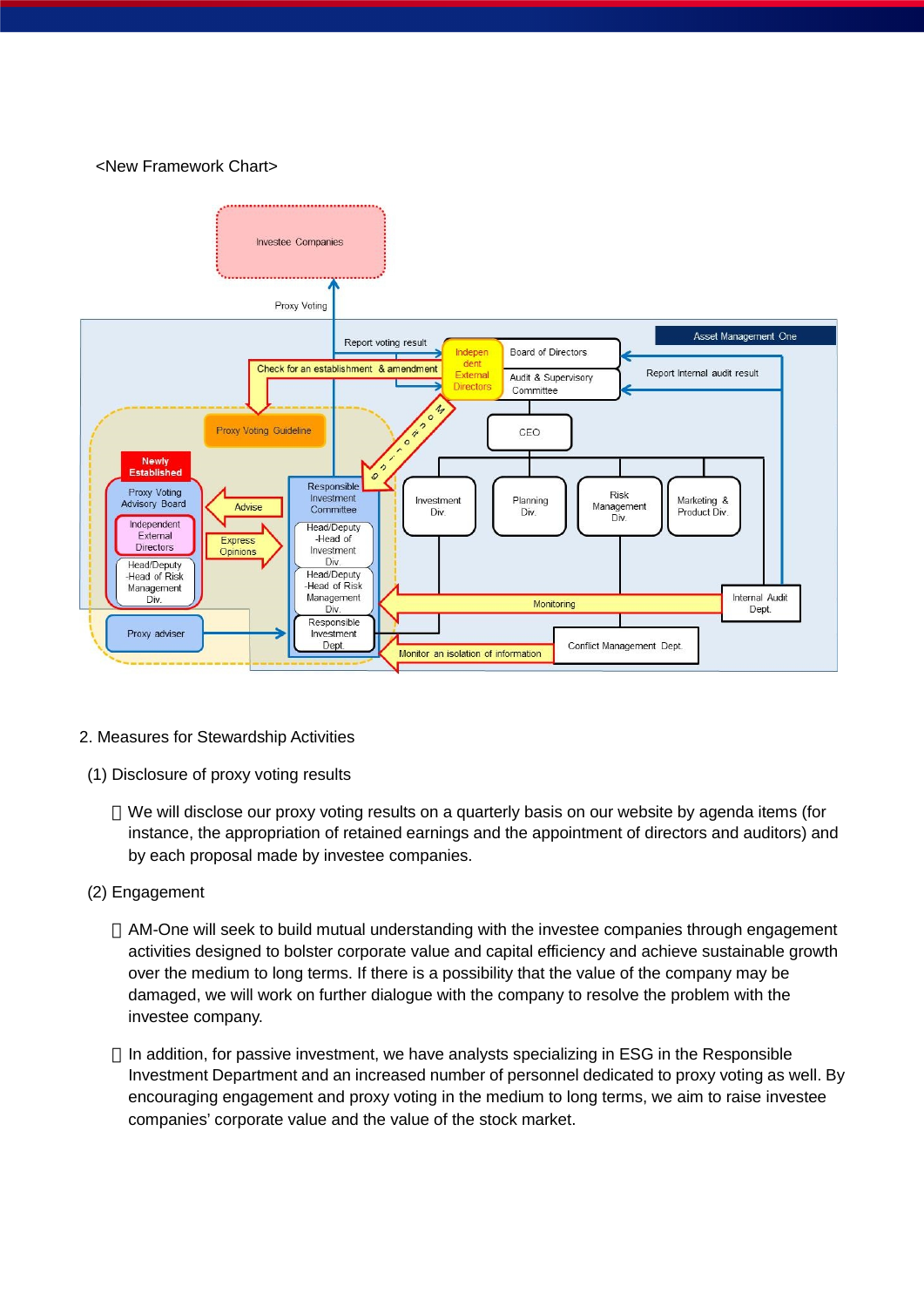(3) Fulfilling stewardship activities, constructing organizational structure, development of human resources and self-evaluation led by management

We are enhancing our framework to fulfill our stewardship responsibilities, establishing the Responsible Investment Department and increasing the number of analysts specializing in ESG and proxy voting within the Responsible Investment Department.

We will conduct a self-evaluation of our governance system and conflict of interest management periodically and disclose the results on our website.